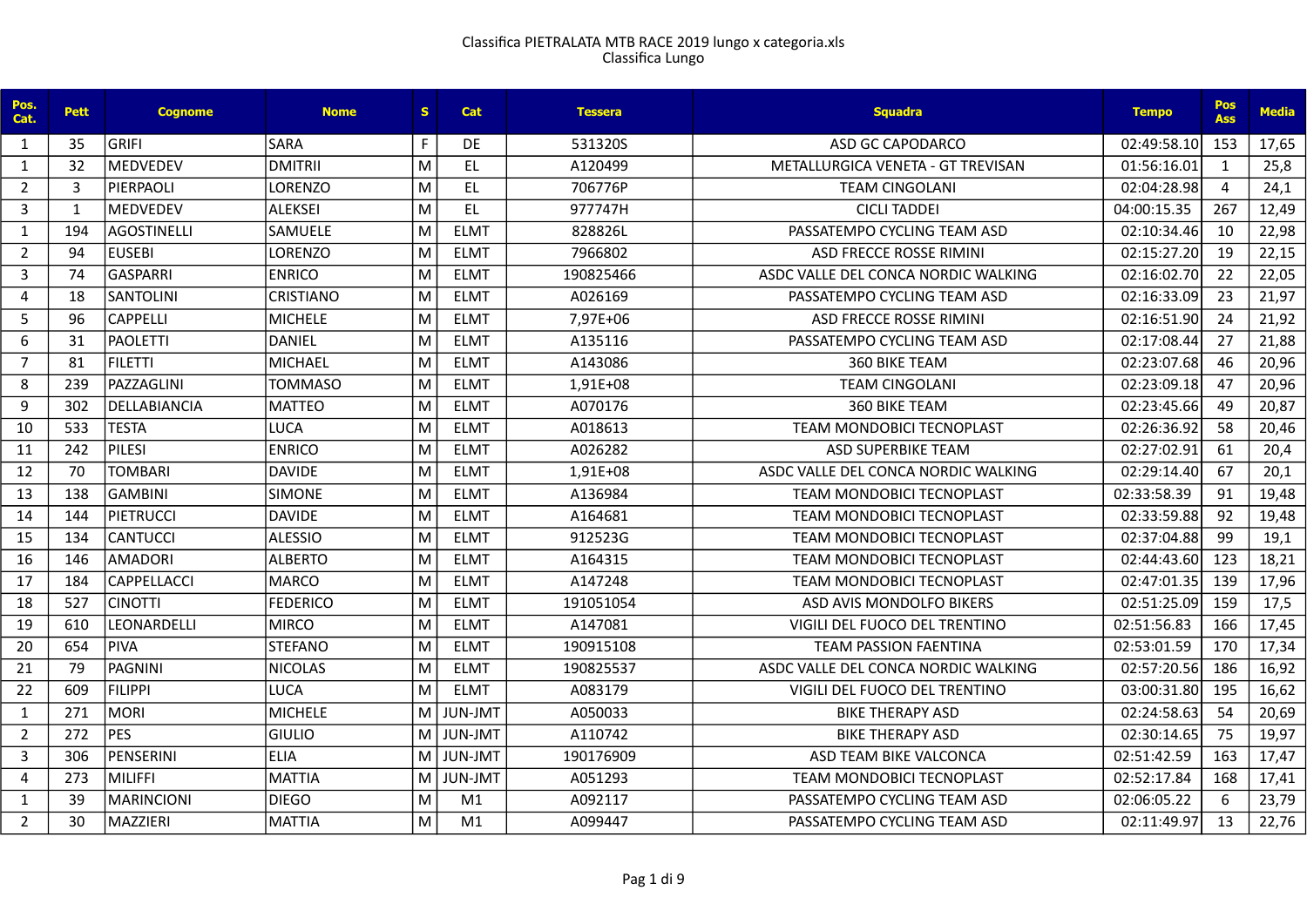| Pos.<br>Cat.   | <b>Pett</b>    | <b>Cognome</b>     | <b>Nome</b>            | S. | <b>Cat</b>     | <b>Tessera</b>    | <b>Sauadra</b>                       | <b>Tempo</b> | Pos<br><b>Ass</b> | <b>Media</b> |
|----------------|----------------|--------------------|------------------------|----|----------------|-------------------|--------------------------------------|--------------|-------------------|--------------|
| 3              | 201            | BRUE'              | NICOLA                 | M  | M1             | 824859Z           | ASD BIKERS ROCK N'ROAD               | 02:17:19.19  | 29                | 21,85        |
| 4              | 220            | GIACHE'            | <b>LUCA</b>            | M  | M1             | 729886V           | <b>TEAM CINGOLANI</b>                | 02:19:39.68  | 34                | 21,48        |
| 5              | 689            | MANIS              | MANUEL                 | M  | M1             | AT-12903239-18/19 | ALL MOUNTAIN FOLIGNO                 | 02:25:13.41  | 55                | 20,66        |
| 6              | 615            | <b>CALLEGARI</b>   | <b>EROS</b>            | M  | M1             | A055117           | <b>TEAM BSR</b>                      | 02:27:25.90  | 64                | 20,35        |
| $\overline{7}$ | 64             | <b>GHETTI</b>      | <b>DAVIDE</b>          | M  | M1             | 190908940         | <b>BIKE THERAPY ASD</b>              | 02:30:01.16  | 71                | 20           |
| 8              | 65             | <b>SBARBATI</b>    | <b>MATTEO</b>          | M  | M1             | 190908938         | <b>BIKE THERAPY ASD</b>              | 02:30:03.40  | 72                | 19,99        |
| 9              | 137            | FRANCIONI          | <b>GIULIO</b>          | M  | M1             | A106382           | <b>TEAM MONDOBICI TECNOPLAST</b>     | 02:31:15.90  | 81                | 19,83        |
| 10             | 622            | <b>TESTA</b>       | <b>SIMONE DOMENICO</b> | M  | M1             | A143378           | <b>ASD SIXS BOSCARO</b>              | 02:33:56.14  | 90                | 19,49        |
| 11             | 511            | <b>LELIA</b>       | EMANUELE               | M  | M1             | 190959882         | ASD CICLO DUCALE URBINO              | 02:36:06.65  | 95                | 19,22        |
| 12             | 265            | VITALI             | <b>FRANCESCO</b>       | M  | M1             | 7926334           | <b>ASD MONTI AZZURRI</b>             | 02:37:50.12  | 104               | 19,01        |
| 13             | 619            | <b>FACCHINELLI</b> | <b>LUIGI</b>           | M  | M1             | A117754           | VIGILI DEL FUOCO DEL TRENTINO        | 02:38:20.12  | 106               | 18,95        |
| 14             | 209            | <b>CORSALINI</b>   | MICHELE                | M  | M1             | 7920753           | ASD GIULIODORI RENZO BIKE CLUB CAFE' | 02:40:08.12  | 111               | 18,73        |
| 15             | 210            | <b>CUCCARINI</b>   | <b>DIEGO</b>           | M  | M1             | A146785           | <b>TEAM CINGOLANI</b>                | 02:45:10.73  | 125               | 18,16        |
| 16             | 154            | <b>BUCALA'</b>     | MANUELE                | M  | M1             | A034225           | <b>AVIS BIKE CINGOLI</b>             | 02:45:37.36  | 127               | 18,11        |
| 17             | 613            | <b>ZAMBOTTI</b>    | ALEX                   | M  | M1             | A144265           | VIGILI DEL FUOCO DEL TRENTINO        | 02:49:17.35  | 148               | 17,72        |
| 18             | 518            | RIBUOLI            | <b>LUCA</b>            | M  | M1             | 7972191           | <b>ASD BLACK RIDERS</b>              | 02:50:28.97  | 156               | 17,6         |
| 19             | 97             | IMAZZOTTI          | <b>FILIPPO</b>         | M  | M1             | 7923062           | ASD FRECCE ROSSE RIMINI              | 02:56:56.32  | 184               | 16,96        |
| 20             | 300            | lgallı             | ANDREA                 | M  | M1             | 7968332           | <b>SCOGLIO CYCLING TEAM ASD</b>      | 03:07:58.06  | 214               | 15,96        |
| 21             | 667            | MAZZUOLI           | MICHELE                | M  | M1             | 7918214           | ASD MBM LE QUERCE                    | 03:15:12.27  | 225               | 15,37        |
| 22             | 679            | D'ANNIBALE         | <b>LUCA</b>            | M  | M1             | A176214           | ASD IL BICICLO TEAM NEW LIMITS       | 03:16:00.32  | 228               | 15,31        |
| $\mathbf{1}$   | $\overline{7}$ | <b>BUCCI</b>       | <b>EMANUELE</b>        | M  | M <sub>2</sub> | 7903144           | ASD FRECCE ROSSE RIMINI              | 02:00:12.82  | $\overline{2}$    | 24,96        |
| $\overline{2}$ | 44             | <b>ROSSINI</b>     | GIORGIO                | M  | M <sub>2</sub> | 928639C           | ASD CRAZY BIKE CAMERANO              | 02:10:07.52  | 9                 | 23,06        |
| 3              | 614            | IPEDOT             | <b>STEFANO</b>         | M  | M <sub>2</sub> | 872629A           | <b>TEAM BSR</b>                      | 02:12:04.13  | 15                | 22,72        |
| 4              | 69             | RIPA               | <b>STEFANO</b>         | M  | M <sub>2</sub> | 1,91E+08          | ASDC VALLE DEL CONCA NORDIC WALKING  | 02:12:56.95  | 16                | 22,57        |
| 5              | 26             | <b>TADEI</b>       | MICHELE                | M  | M <sub>2</sub> | 7952132           | <b>GREEN BIKE ALE'.CI III</b>        | 02:15:05.95  | 18                | 22,21        |
| 6              | 141            | <b>TABONI</b>      | <b>MIRCO</b>           | M  | M <sub>2</sub> | A171354           | <b>TEAM MONDOBICI TECNOPLAST</b>     | 02:15:41.94  | 20                | 22,11        |
| $\overline{7}$ | 214            | <b>EUSEPI</b>      | MATTIA                 | M  | M <sub>2</sub> | A085593           | TEAM CYCLING PROJECT LNC             | 02:19:48.53  | 35                | 21,46        |
| 8              | 267            | <b>GATTONI</b>     | FABIO                  | M  | M <sub>2</sub> | 826361X           | TEAM MONDOBICI TECNOPLAST            | 02:20:11.10  | 36                | 21,4         |
| 9              | 634            | <b>DEL MISTRO</b>  | <b>TIZIANO</b>         | M  | M <sub>2</sub> | 575017N           | ASD MTB 1212 TEAM                    | 02:23:47.18  | 50                | 20,86        |
| 10             | 536            | PACCAZZOCCO        | <b>LUCA</b>            | M  | M <sub>2</sub> | 7968059           | <b>VEN MTB</b>                       | 02:25:49.33  | 56                | 20,57        |
| 11             | 528            | <b>FANTINI</b>     | <b>FABIO</b>           | M  | M <sub>2</sub> | 1,91E+08          | ASDC VALLE DEL CONCA NORDIC WALKING  | 02:26:08.92  | 57                | 20,53        |
| 12             | 43             | PRENCIPE           | <b>LUIGI</b>           | M  | M <sub>2</sub> | 191091050         | <b>TEAM CINGOLANI</b>                | 02:30:20.41  | 76                | 19,96        |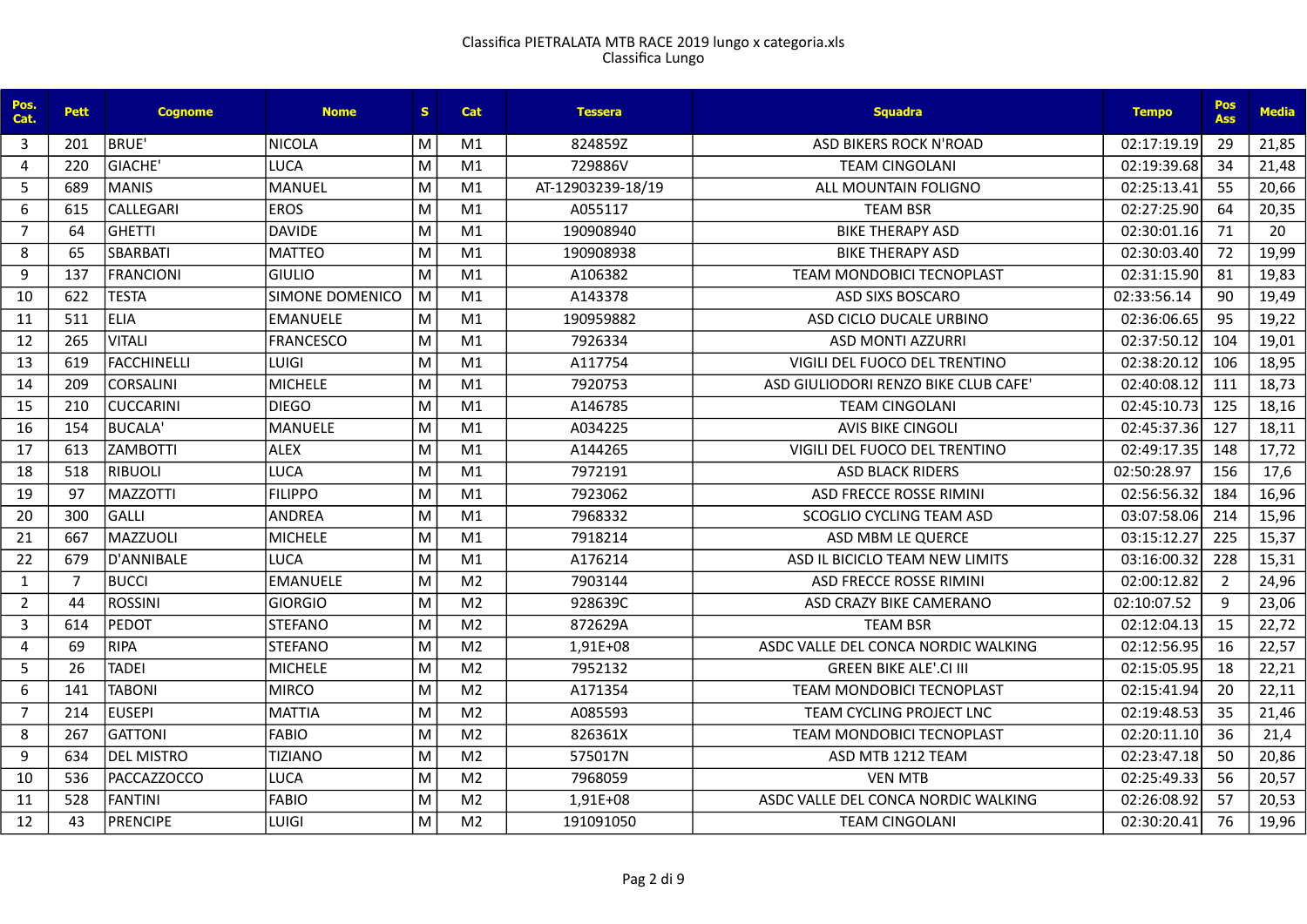| Pos.<br>Cat.   | <b>Pett</b> | <b>Cognome</b>      | <b>Nome</b>      | S. | <b>Cat</b>     | <b>Tessera</b>    | <b>Squadra</b>                                 | <b>Tempo</b> | Pos<br><b>Ass</b> | <b>Media</b> |
|----------------|-------------|---------------------|------------------|----|----------------|-------------------|------------------------------------------------|--------------|-------------------|--------------|
| 13             | 197         | BARTOLINI           | IMATTEO          | м  | M <sub>2</sub> | A143603           | <b>TEAM CINGOLANI</b>                          | 02:31:18.39  | 82                | 19,83        |
| 14             | 240         | IPIAGNERELLI        | <b>IMATTEO</b>   | M  | M <sub>2</sub> | A047652           | <b>TEAM CINGOLANI</b>                          | 02:31:36.64  | 85                | 19,79        |
| 15             | 636         | BRUN                | GABRIELE         | M  | M <sub>2</sub> | A042912           | ASD MTB 1212 TEAM                              | 02:36:07.46  | 96                | 19,22        |
| 16             | 75          | <b>GOBBI</b>        | <b>STEFANO</b>   | M  | M <sub>2</sub> | 190825468         | ASDC VALLE DEL CONCA NORDIC WALKING            | 02:37:48.13  | 102               | 19,01        |
| 17             | 238         | PANDOLFI            | LORENZO          | M  | M <sub>2</sub> | 190717269         | ASD MISTERBICI FABRIANO                        | 02:38:27.88  | 107               | 18,93        |
| 18             | 135         | CASAGRANDE          | <b>FRANCESCO</b> | M  | M <sub>2</sub> | A169907           | TEAM MONDOBICI TECNOPLAST                      | 02:43:07.37  | 119               | 18,39        |
| 19             | 642         | ROBALDO             | FRANCESCO        | M  | M <sub>2</sub> | 7914402           | <b>CICLI PEPINO</b>                            | 02:43:08.47  | 120               | 18,39        |
| 20             | 251         | <b>SCHIAROLI</b>    | MARCO            | M  | M <sub>2</sub> | A106878           | <b>TEAM CINGOLANI</b>                          | 02:44:54.10  | 124               | 18,19        |
| 21             | 672         | PACI                | <b>MATTEO</b>    | M  | M <sub>2</sub> | 7967210           | <b>BIKE INNOVATION TEAM</b>                    | 02:45:20.31  | 126               | 18,15        |
| 22             | 59          | <b>CATANIA</b>      | SANTO            | M  | M <sub>2</sub> | AT-11706288-18/19 | <b>CC RACING</b>                               | 02:46:28.35  | 134               | 18,02        |
| 23             | 60          | BARBAROSSA          | <b>THOMAS</b>    | M  | M <sub>2</sub> | A017529           | ASD BICI ADVENTURE TEAM                        | 02:54:28.82  | 173               | 17,2         |
| 24             | 229         | ILUZIETTI           | İGIANLUCA        | M  | M <sub>2</sub> | A143738           | <b>TEAM CINGOLANI</b>                          | 02:56:20.33  | 180               | 17,01        |
| 25             | 674         | MORSIANI            | <b>FABIO</b>     | M  | M <sub>2</sub> | <b>MANCA</b>      | INDIVIDUALE                                    | 02:57:48.67  | 189               | 16,87        |
| 26             | 649         | ALESSANDRI          | ALESSANDRO       | M  | M <sub>2</sub> | A179873           | <b>TEAM SENZA SENSO</b>                        | 03:00:26.45  | 194               | 16,63        |
| 27             | 207         | COPPARI             | GIOVANNI         | M  | M <sub>2</sub> | A176403           | <b>TEAM CINGOLANI</b>                          | 03:00:58.06  | 196               | 16,58        |
| 28             | 707         | <b>GIAMPAOLETTI</b> | <b>FEDERICO</b>  | M  | M <sub>2</sub> | 1,91E+08          | <b>KTM MONKEY BIKE</b>                         | 03:01:10.06  | 198               | 16,56        |
| 29             | 638         | LANFRANCHI          | <b>EDGARDO</b>   | M  | M <sub>2</sub> | AT-13616906-18/19 | <b>VAL SANMARTINO</b>                          | 03:02:19.55  | 200               | 16,45        |
| 30             | 659         | PEZZI               | MARCO            | M  | M <sub>2</sub> | 190894311         | ASD AMICI DEL GRUPPO SPORTIVO VVF MASSIMO BONI | 03:04:44.56  | 206               | 16,24        |
| 31             | 161         | <b>LAMASSA</b>      | GIOVAN GIACOMO   | M  | M <sub>2</sub> | A089377           | <b>AVIS BIKE CINGOLI</b>                       | 03:06:16.80  | 211               | 16,11        |
| 32             | 305         | FEDUZI              | lemanuele        | M  | M <sub>2</sub> | 925608B           | <b>TEAM MONDOBICI TECNOPLAST</b>               | 03:06:47.45  | 212               | 16,06        |
| 33             | 655         | ROLFINI             | <b>FEDERICO</b>  | M  | M <sub>2</sub> | 7977603           | <b>ASD FERRARA BIKE</b>                        | 03:10:31.17  | 218               | 15,75        |
| 34             | 644         | <b>DOMINICI</b>     | LUCA             | M  | M <sub>2</sub> | 199020376         | <b>TEAM MONDOBICI TECNOPLAST</b>               | 03:23:25.17  | 241               | 14,75        |
| 35             | 538         | MAZZANTI            | LORENZO          | M  | M <sub>2</sub> | 1911157580        | <b>KTM MONKEY BIKE</b>                         | 03:25:35.26  | 244               | 14,59        |
| 36             | 189         | BIANCHI             | <b>ENRICO</b>    | M  | M <sub>2</sub> | A174343           | A.S.D. BEST BIKE                               | 03:27:42.47  | 245               | 14,44        |
| 37             | 700         | <b>PANOZZO</b>      | DAVIDE           | M  | M <sub>2</sub> | 7941105           | <b>TEAM GRANZON</b>                            | 03:33:56.20  | 255               | 14,02        |
| 38             | 686         | <b>SGHIATTI</b>     | <b>MIRKO</b>     | M  | M <sub>2</sub> | 666564            | <b>GS AVIS GUALDO TADINO</b>                   | 03:57:49.78  | 266               | 12,61        |
| $\mathbf{1}$   | 13          | <b>MIKHAILOUSKI</b> | <b>SERGHEY</b>   | M  | M <sub>3</sub> | 628643K           | <b>TEAM MONDOBICI TECNOPLAST</b>               | 02:04:11.23  | 3                 | 24,16        |
| $\overline{2}$ | 49          | RAFFAELLI           | <b>SAMUELE</b>   | M  | M <sub>3</sub> | 190870395         | ASD H3O RACE TEAM                              | 02:09:11.18  | $\overline{7}$    | 23,22        |
| 3              | 633         | <b>ZANIER</b>       | MAURO            | M  | M <sub>3</sub> | 575016M           | SPEZZOTTO BIKE TEAM MORGANTINI WORLD ASD       | 02:09:21.72  | 8                 | 23,19        |
| 4              | 20          | <b>TIBERI</b>       | <b>ENRICO</b>    | M  | M <sub>3</sub> | 860928E           | TEAM MONDOBICI TECNOPLAST                      | 02:12:02.21  | 14                | 22,72        |
| 5              | 669         | PAULETTO            | ANDREA           | M  | M <sub>3</sub> | 7907960           | <b>MEM TEAM RACING</b>                         | 02:17:08.19  | 26                | 21,88        |
| 6              | 185         | DI PARDO            | <b>MASSIMO</b>   | M  | M <sub>3</sub> | 1,91E+08          | <b>TEAM MONDOBICI TECNOPLAST</b>               | 02:17:21.51  | 30                | 21,84        |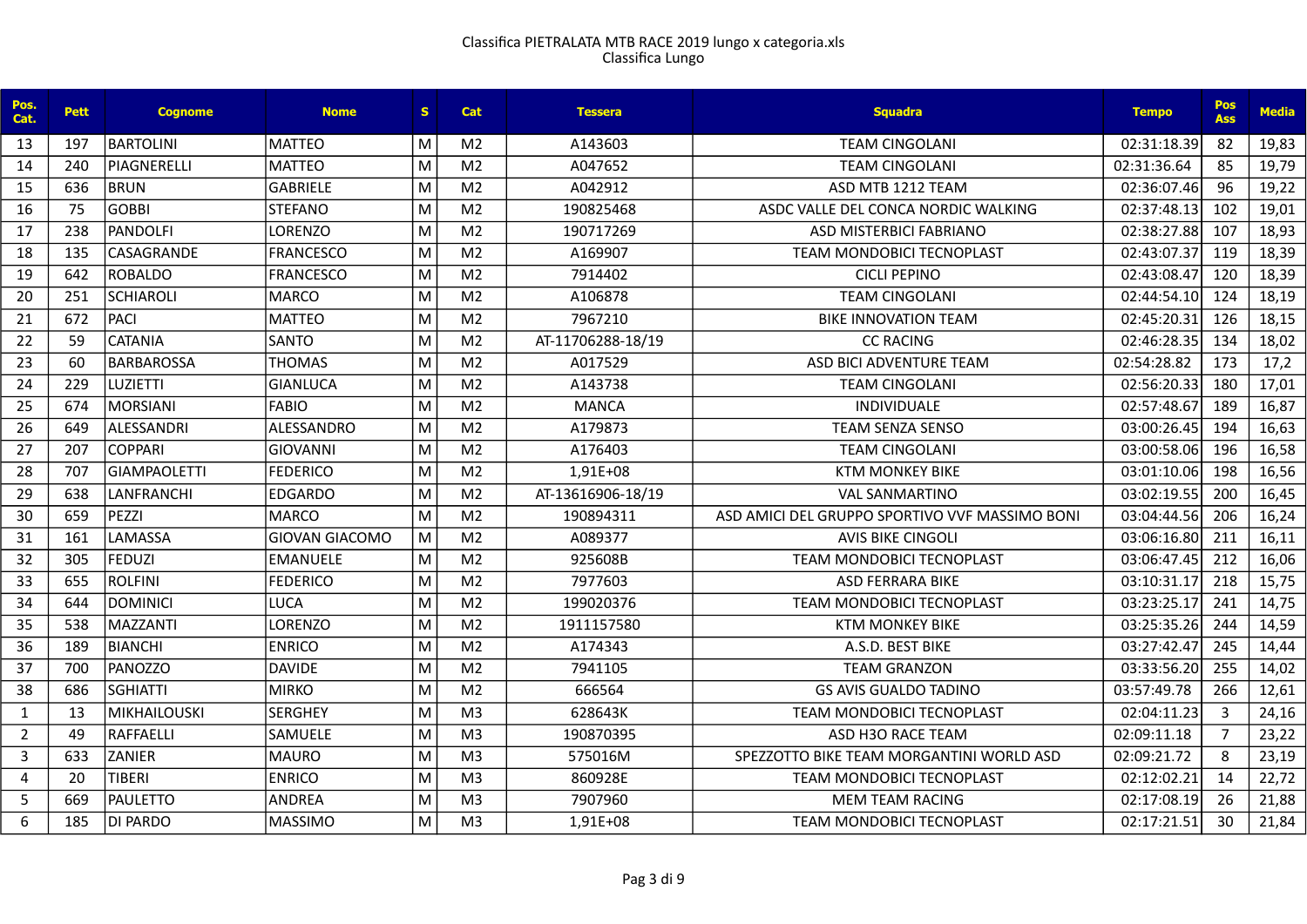| Pos.<br>Cat. | <b>Pett</b> | <b>Cognome</b>     | <b>Nome</b>       | S. | Cat            | <b>Tessera</b>    | <b>Squadra</b>                   | <b>Tempo</b> | <b>Pos</b><br><b>Ass</b> | <b>Media</b> |
|--------------|-------------|--------------------|-------------------|----|----------------|-------------------|----------------------------------|--------------|--------------------------|--------------|
| 7            | 115         | PIERANTONI         | <b>SIMONE</b>     | M  | M <sub>3</sub> | 190870394         | ASD H3O RACE TEAM                | 02:18:29.65  | 32                       | 21,66        |
| 8            | 269         | <b>VALENTINI</b>   | <b>GIORGIO</b>    | M  | M <sub>3</sub> | 7920479           | <b>TEAM MONDOBICI TECNOPLAST</b> | 02:21:15.93  | 37                       | 21,24        |
| 9            | 264         | <b>VIOLINI</b>     | <b>ROBERTO</b>    | M  | M <sub>3</sub> | 7932043           | <b>ASD BIKERS ROCK N'ROAD</b>    | 02:21:16.43  | 38                       | 21,24        |
| 10           | 98          | <b>GALLI</b>       | <b>MARIANO</b>    | M  | M <sub>3</sub> | 7,97E+06          | ASD FRECCE ROSSE RIMINI          | 02:21:22.24  | 40                       | 21,22        |
| 11           | 40          | <b>MOSCA</b>       | <b>MARCO</b>      | M  | M <sub>3</sub> | A060100           | <b>TEAM CINGOLANI</b>            | 02:21:49.93  | 41                       | 21,15        |
| 12           | 160         | <b>CORINALDESI</b> | <b>SIMONE</b>     | M  | M <sub>3</sub> | A106409           | <b>AVIS BIKE CINGOLI</b>         | 02:22:53.67  | 44                       | 21           |
| 13           | 639         | <b>PASERO</b>      | <b>MAURO</b>      | M  | M <sub>3</sub> | AM837155          | VIGILI DEL FUOCO DI CUNEO        | 02:23:55.18  | 52                       | 20,85        |
| 14           | 147         | <b>BENVENUTI</b>   | <b>MATTEO</b>     | M  | M <sub>3</sub> | A164271           | <b>TEAM MONDOBICI TECNOPLAST</b> | 02:24:28.67  | 53                       | 20,77        |
| 15           | 693         | <b>BONINI</b>      | <b>LUCA</b>       | M  | M <sub>3</sub> | 190900255         | ASD GS POPPI BP MOTION           | 02:27:05.91  | 62                       | 20,4         |
| 16           | 606         | <b>TERMINE</b>     | <b>MARCO</b>      | M  | M <sub>3</sub> | 7901184           | <b>TEAM HCT 39 SANREMO</b>       | 02:27:08.42  | 63                       | 20,39        |
| 17           | 241         | PIANELLI           | <b>EMANUELE</b>   | M  | M <sub>3</sub> | 800645P           | <b>TEAM CINGOLANI</b>            | 02:31:26.15  | 83                       | 19,81        |
| 18           | 678         | <b>SCARDILLI</b>   | <b>LUCA</b>       | M  | M <sub>3</sub> | A174936           | <b>KENTO RACING TEAM</b>         | 02:31:41.40  | 86                       | 19,78        |
| 19           | 684         | <b>BAIOCCO</b>     | <b>DANIELE</b>    | M  | M <sub>3</sub> | 798491X           | <b>UC PETRIGNANO</b>             | 02:33:51.40  | 89                       | 19,5         |
| 20           | 627         | <b>D'ANGELO</b>    | <b>ALESSANDRO</b> | M  | M <sub>3</sub> | A049473           | <b>TRIONO RACING TEAM</b>        | 02:37:48.15  | 103                      | 19,01        |
| 21           | 121         | <b>BALDINI</b>     | <b>MICHELE</b>    | M  | M <sub>3</sub> | A111771           | <b>TEAM CINGOLANI</b>            | 02:38:14.27  | 105                      | 18,96        |
| 22           | 673         | <b>ANGELETTI</b>   | <b>FRANCESCO</b>  | M  | M <sub>3</sub> | 1,91E+08          | PEDALE COLOGNESE ASD             | 02:40:00.12  | 109                      | 18,75        |
| 23           | 276         | <b>ALUIGI</b>      | <b>ENRICO</b>     | M  | M <sub>3</sub> | A082618           | TEAM MONDOBICI TECNOPLAST        | 02:40:06.16  | 110                      | 18,74        |
| 24           | 524         | <b>GIACOMINI</b>   | <b>MAURIZIO</b>   | M  | M <sub>3</sub> | 7972285           | ASD FRECCE ROSSE RIMINI          | 02:40:49.12  | 114                      | 18,65        |
| 25           | 704         | <b>FRANCESCONI</b> | <b>GIORGIO</b>    | M  | M <sub>3</sub> | 1,91E+08          | <b>BIKE THERAPY ASD</b>          | 02:42:30.49  | 118                      | 18,46        |
| 26           | 529         | PALAZZINI          | <b>DANILO</b>     | M  | M <sub>3</sub> | 1,91E+08          | ASCD VALLE DEL CONCA             | 02:44:41.36  | 122                      | 18,22        |
| 27           | 640         | <b>DUTTO</b>       | ALESSANDRO        | M  | M <sub>3</sub> | AM831790          | VIGILI DEL FUOCO DI CUNEO        | 02:45:49.61  | 128                      | 18,09        |
| 28           | 175         | LORI               | <b>CLAUDIO</b>    | M  | M <sub>3</sub> | 1,91E+08          | ASD MISTERBICI FABRIANO          | 02:46:12.27  | 131                      | 18,05        |
| 29           | 176         | <b>ERCOLANI</b>    | <b>EMANUELE</b>   | M  | M <sub>3</sub> | 742               | <b>TEAM COSMOS</b>               | 02:46:28.36  | 135                      | 18,02        |
| 30           | 513         | <b>NORI</b>        | <b>DIEGO</b>      | M  | M <sub>3</sub> | 7934174           | <b>GREEN BIKE ALE'.CI III</b>    | 02:46:41.10  | 136                      | 18           |
| 31           | 179         | <b>GASPERONI</b>   | LEONARDO          | M  | M <sub>3</sub> | 1282              | <b>TEAM COSMOS</b>               | 02:46:52.35  | 137                      | 17,98        |
| 32           | 228         | <b>GURRIERI</b>    | <b>GIACOMO</b>    | M  | M <sub>3</sub> | A177869           | <b>AVIS BIKE CINGOLI</b>         | 02:50:22.22  | 155                      | 17,61        |
| 33           | 101         | MARZIALI           | <b>JADER</b>      | M  | M <sub>3</sub> | A149595           | ASD POLISPORTIVA BIKEFAN         | 02:51:23.73  | 158                      | 17,5         |
| 34           | 677         | <b>VICINI</b>      | <b>CRISTIANO</b>  | M  | M <sub>3</sub> | AM826971          | ASD CICLOTECH                    | 02:52:09.34  | 167                      | 17,43        |
| 35           | 84          | <b>PATRIGNANI</b>  | <b>MICHELE</b>    | M  | M <sub>3</sub> | 7,95E+06          | <b>ASD GC I BRIGANTI</b>         | 02:57:40.06  | 188                      | 16,89        |
| 36           | 690         | LANGELI            | <b>RICCARDO</b>   | M  | M <sub>3</sub> | AT-12903852-18/19 | ALL MOUNTAIN FOLIGNO             | 03:05:06.55  | 209                      | 16,21        |
| 37           | 632         | <b>GENTILETTI</b>  | <b>MATTEO</b>     | M  | M <sub>3</sub> | 7951063           | <b>FREEDOM BIKE ASD</b>          | 03:08:55.53  | 217                      | 15,88        |
| 38           | 600         | <b>CASTELLAN</b>   | <b>TOSAWI</b>     | M  | M <sub>3</sub> | A141934           | TSI FREE BIKE ASD                | 03:12:43.20  | 222                      | 15,57        |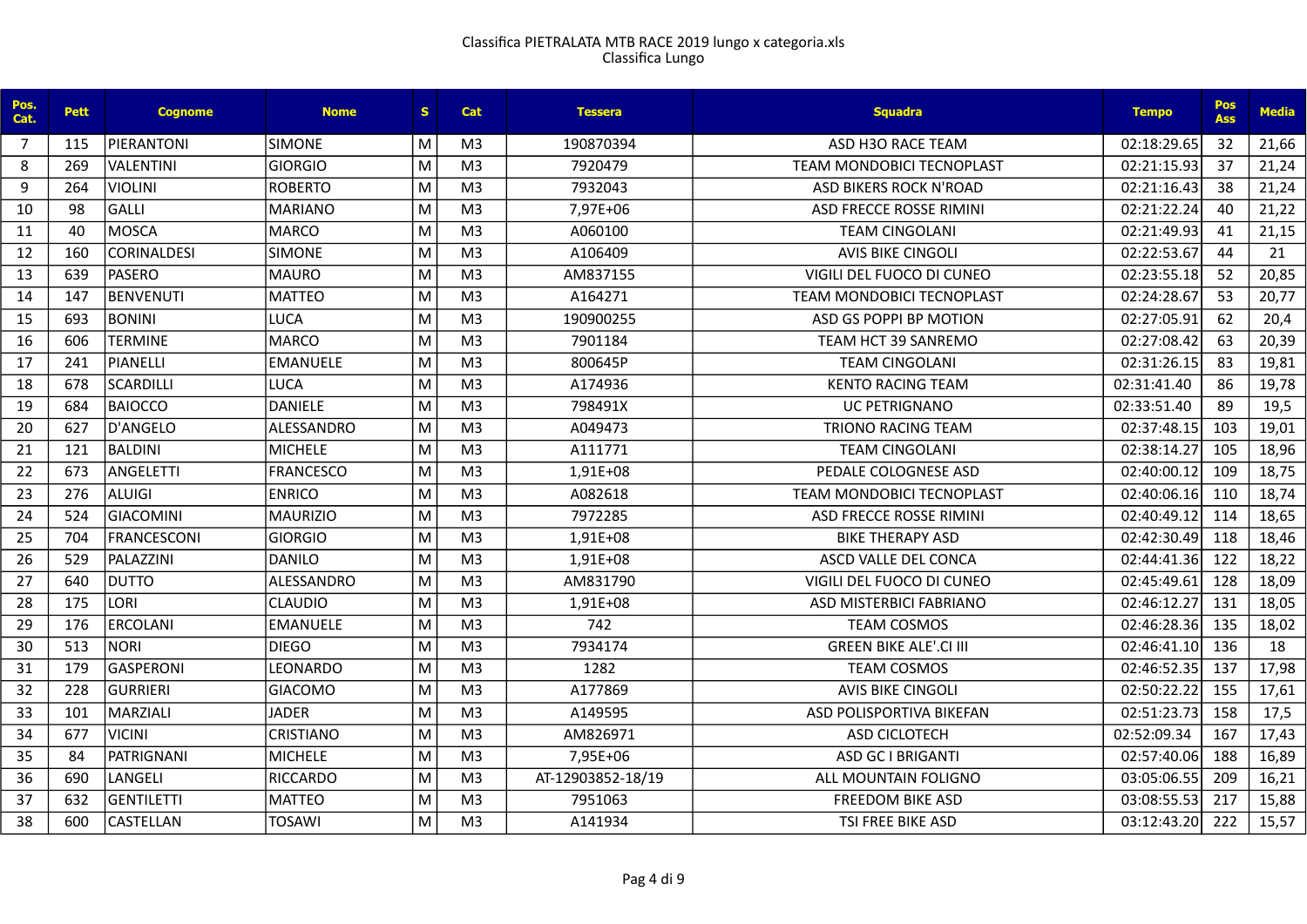| Pos.<br>Cat.   | <b>Pett</b> | <b>Cognome</b>     | <b>Nome</b>            | S. | <b>Cat</b>     | <b>Tessera</b> | <b>Sauadra</b>                      | <b>Tempo</b> | <b>Pos</b><br><b>Ass</b> | <b>Media</b> |
|----------------|-------------|--------------------|------------------------|----|----------------|----------------|-------------------------------------|--------------|--------------------------|--------------|
| 39             | 537         | <b>CASACCIA</b>    | <b>MICHELE</b>         | M  | M <sub>3</sub> | 191157579      | <b>KTM MONKEY BIKE</b>              | 03:13:13.02  | 223                      | 15,53        |
| 40             | 601         | PIERALLINI         | <b>SIMONE</b>          | M  | M <sub>3</sub> | A151256        | <b>TSI FREE BIKE ASD</b>            | 03:16:12.02  | 230                      | 15,29        |
| 41             | 504         | <b>CORRADETTI</b>  | <b>LUCA</b>            | M  | M <sub>3</sub> | A176416        | PEDALE RIMINESE TERRANOVA           | 03:17:06.63  | 234                      | 15,22        |
| 42             | 652         | <b>ZANIRATO</b>    | <b>MAURO</b>           | M  | M <sub>3</sub> | 199064616      | <b>GS VIGILI DEL FUOCO FERRARA</b>  | 03:19:49.00  | 236                      | 15,01        |
| 43             | 255         | <b>SORCI</b>       | <b>GABRIELE</b>        | M  | M <sub>3</sub> | 190908942      | <b>BIKE THERAPY ASD</b>             | 03:22:01.41  | 239                      | 14,85        |
| 44             | 520         | <b>GUIDUCCI</b>    | <b>MASSIMO</b>         | M  | M <sub>3</sub> | 191051043      | ASD AVIS MONDOLFO BIKERS            | 03:23:01.74  | 240                      | 14,78        |
| 45             | 530         | PIFRANTONI         | <b>FRANCESCO</b>       | M  | M <sub>3</sub> | 7970880        | <b>MATELICA CYCLING CLUB</b>        | 03:35:10.7   | 256                      | 13,94        |
| 46             | 507         | DE ZAN             | MANUEL                 | M  | M <sub>3</sub> | A095977        | <b>GS VVFF PORDENONE</b>            | 04:01:16.63  | 268                      | 12,43        |
| $\mathbf{1}$   | 33          | <b>SANTELLI</b>    | <b>GIUSEPPE</b>        | M  | M4             | 990169G        | <b>TEAM CINGOLANI</b>               | 02:11:42.21  | 11                       | 22,78        |
| $\overline{2}$ | 628         | <b>GAFFURI</b>     | <b>FRANCESCO</b>       | M  | M <sub>4</sub> | A105641        | S.C. TRIANGOLO LARIANO ASD          | 02:11:47.20  | 12                       | 22,76        |
| 3              | 21          | <b>BOCCALI</b>     | ANGELO                 | M  | M <sub>4</sub> | A111219        | <b>TEAM MONDOBICI TECNOPLAST</b>    | 02:15:05.78  | 17                       | 22,21        |
| 4              | 11          | <b>GESSI</b>       | <b>ANDREA</b>          | M  | M4             | 190825467      | ASDC VALLE DEL CONCA NORDIC WALKING | 02:15:54.51  | 21                       | 22,08        |
| 5              | 681         | <b>GIURA</b>       | <b>CRISTIAN</b>        | M  | M4             | 190384154      | <b>ISERNIA MOUNTAIN ADVENTURES</b>  | 02:16:58.94  | 25                       | 21,9         |
| 6              | 6           | <b>BOVINO</b>      | <b>MARIO</b>           | M  | M4             | 7968253        | KTM ASD SCATENATI                   | 02:17:09.69  | 28                       | 21,87        |
| $\overline{7}$ | 95          | <b>RENZI</b>       | <b>NICOLA</b>          | M  | M <sub>4</sub> | 7966805        | ASD FRECCE ROSSE RIMINI             | 02:19:06.16  | 33                       | 21,57        |
| 8              | 140         | PLENZICH           | REMILIANO              | M  | M4             | A011400        | <b>TEAM MONDOBICI TECNOPLAST</b>    | 02:23:44.52  | 48                       | 20,87        |
| 9              | 127         | <b>AGOSTINI</b>    | <b>GIACOMO</b>         | M  | M4             | 873826R        | <b>TEAM MONDOBICI TECNOPLAST</b>    | 02:29:45.65  | 70                       | 20,03        |
| 10             | 118         | <b>MARIOTTI</b>    | <b>FRANCESCO MARIO</b> | M  | M <sub>4</sub> | A079609        | <b>TEAM CINGOLANI</b>               | 02:30:13.15  | 74                       | 19,97        |
| 11             | 612         | <b>CHIODEGA</b>    | MANUEL                 | M  | M <sub>4</sub> | 818139Z        | VIGILI DEL FUOCO DEL TRENTINO       | 02:30:23.65  | 77                       | 19,95        |
| 12             | 110         | <b>ROSELLI</b>     | <b>MICHELE</b>         | M  | M <sub>4</sub> | A114484        | ASD I MUFLONI RACING TEAM           | 02:30:34.67  | 78                       | 19,92        |
| 13             | 623         | <b>BERARDI</b>     | <b>DARIO</b>           | M  | M4             | AM827384       | <b>CUSATI BIKE RACING TEAM</b>      | 02:32:04.15  | 88                       | 19,73        |
| 14             | 112         | <b>TALOZZI</b>     | <b>FEDERICO</b>        | M  | M4             | A027654        | ASD I MUFLONI RACING TEAM           | 02:35:33.25  | 94                       | 19,29        |
| 15             | 90          | <b>RICCIONI</b>    | <b>MASSIMO</b>         | M  | M <sub>4</sub> | 716575X        | <b>GC MATELICA</b>                  | 02:37:03.39  | 98                       | 19,1         |
| 16             | 105         | <b>GAMBELLA</b>    | <b>DAVID</b>           | M  | M4             | 7,97E+06       | <b>VEN MTB</b>                      | 02:42:06.99  | 115                      | 18,51        |
| 17             | 701         | <b>GON</b>         | <b>FEDERICO</b>        | M  | M <sub>4</sub> | 7979196        | <b>TEAM GRANZON</b>                 | 02:43:28.86  | 121                      | 18,35        |
| 18             | 153         | <b>BUATTI</b>      | <b>MASSIMO</b>         | M  | M <sub>4</sub> | A169050        | <b>AVIS BIKE CINGOLI</b>            | 02:47:25.59  | 141                      | 17,92        |
| 19             | 208         | <b>CORINALDESI</b> | <b>CLAUDIO</b>         | M  | M4             | 190984695      | <b>KTM MONKEY BIKE</b>              | 02:48:54.84  | 146                      | 17,76        |
| 20             | 55          | <b>ANTINORI</b>    | <b>MARCO</b>           | M  | M <sub>4</sub> | 294            | SAN MARINO MTB TEAM                 | 02:49:41.59  | 150                      | 17,68        |
| 21             | 73          | <b>DONADI</b>      | <b>MASSIMILIANO</b>    | M  | M4             | 190825462      | ASDC VALLE DEL CONCA NORDIC WALKING | 02:49:50.64  | 151                      | 17,66        |
| 22             | 180         | <b>TORTOLANI</b>   | <b>UGO</b>             | M  | M <sub>4</sub> | 190886203      | POL. YOUNG LINE                     | 02:49:57.09  | 152                      | 17,65        |
| 23             | 692         | PERUZZI            | <b>ANDREA</b>          | м  | M4             | 2119295        | <b>GS VIGILI DEL FUOCO AREZZO</b>   | 02:51:35.09  | 162                      | 17,48        |
| 24             | 680         | ANTENUCCI          | <b>ANDREA</b>          | M  | M4             | 190384157      | <b>ISERNIA MOUNTAIN ADVENTURES</b>  | 02:51:45.83  | 164                      | 17,47        |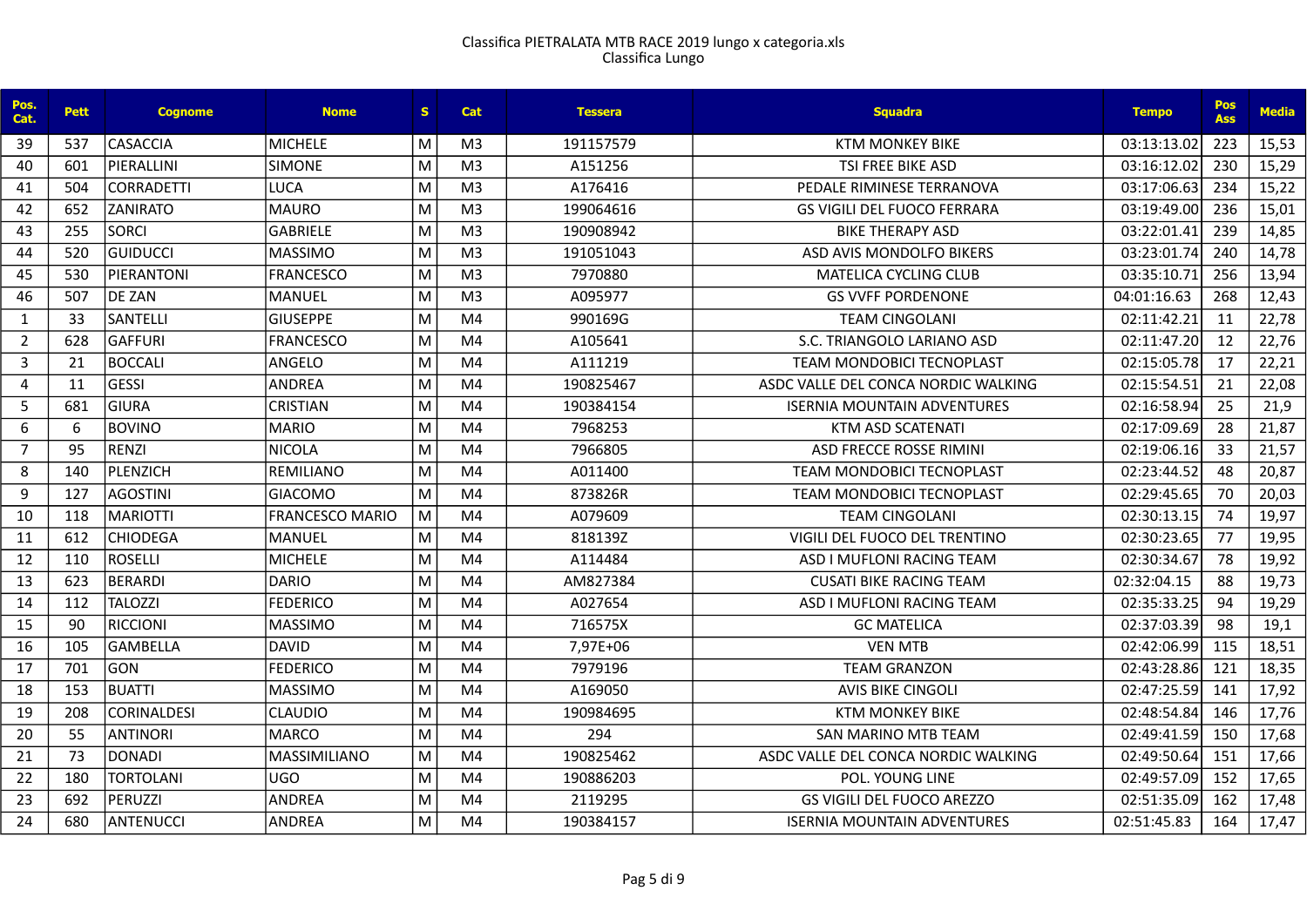| Pos.<br>Cat.   | <b>Pett</b> | <b>Cognome</b>   | <b>Nome</b>        | S. | <b>Cat</b>     | <b>Tessera</b>    | <b>Sauadra</b>                                 | <b>Tempo</b> | Pos<br><b>Ass</b> | <b>Media</b> |
|----------------|-------------|------------------|--------------------|----|----------------|-------------------|------------------------------------------------|--------------|-------------------|--------------|
| 25             | 148         | <b>PAOLI</b>     | <b>EMILIANO</b>    | M  | M4             | A058811           | <b>TEAM MONDOBICI TECNOPLAST</b>               | 02:51:53.34  | 165               | 17,45        |
| 26             | 641         | <b>ROCCHIA</b>   | <b>DAVIDE</b>      | M  | M4             | AM831789          | VIGILI DEL FUOCO DI CUNEO                      | 02:54:14.83  | 172               | 17,22        |
| 27             | 266         | <b>ZEPPONI</b>   | ALESSANDRO         | M  | M <sub>4</sub> | A092073           | ASD CRAZY BIKE CAMERANO                        | 02:55:00.08  | 175               | 17,14        |
| 28             | 122         | <b>BERARDI</b>   | <b>GIORGIO</b>     | M  | M4             | A018375           | <b>TEAM CINGOLANI</b>                          | 02:55:23.72  | 177               | 17,11        |
| 29             | 658         | PELLEGRINI       | <b>FEDERICO</b>    | M  | M <sub>4</sub> | 190818209         | <b>HI MOD BIKE ASD</b>                         | 02:55:39.30  | 178               | 17,08        |
| 30             | 602         | <b>NESTI</b>     | ANDREA             | M  | M4             | 191066551         | <b>SANSONI TEAM</b>                            | 02:56:16.57  | 179               | 17,02        |
| 31             | 616         | <b>AZZETTI</b>   | <b>IVANO</b>       | M  | M4             | 777995S           | VIGILI DEL FUOCO DEL TRENTINO                  | 02:56:45.98  | 182               | 16,97        |
| 32             | 706         | <b>MESSANA</b>   | <b>MARCELLO</b>    | M  | M <sub>4</sub> | <b>MANCA</b>      | <b>GS COSENTINO</b>                            | 02:57:10.56  | 185               | 16,93        |
| 33             | 215         | <b>FERRIERO</b>  | <b>ANTONIO</b>     | M  | M4             | 190984691         | <b>KTM MONKEY BIKE</b>                         | 02:57:39.31  | 187               | 16,89        |
| 34             | 100         | <b>CORVATTA</b>  | <b>MATTEO</b>      | M  | M <sub>4</sub> | 7940451           | ASD CICLO CLUB RECANATI                        | 02:58:35.29  | 191               | 16,8         |
| 35             | 682         | <b>MORSELLA</b>  | DOMENICO ADRIANO M |    | M <sub>4</sub> | 1,99E+08          | <b>ISERNIA MOUNTAIN ADVENTURES</b>             | 02:58:50.81  | 192               | 16,78        |
| 36             | 637         | <b>PANDINI</b>   | <b>ANDREA</b>      | M  | M <sub>4</sub> | 7907409           | <b>GS VIGILI DEL FUOCO VARESE</b>              | 03:01:03.53  | 197               | 16,57        |
| 37             | 694         | <b>CIPOLLINI</b> | <b>WALTER</b>      | M  | M <sub>4</sub> | A000805           | <b>GS CASTELTROSINO SUPERBIKE</b>              | 03:02:19.96  | 201               | 16,45        |
| 38             | 532         | <b>BARTOZZI</b>  | <b>FRANCESCO</b>   | M  | M4             | 7932562           | <b>ASD BLACK RIDERS</b>                        | 03:06:07.55  | 210               | 16,12        |
| 39             | 102         | <b>SASDELLI</b>  | <b>MICHELE</b>     | M  | M <sub>4</sub> | 190848098         | <b>BAMBANA BIKE</b>                            | 03:07:50.54  | 213               | 15,97        |
| 40             | 657         | <b>BONELLI</b>   | <b>CLAUDIO</b>     | M  | M <sub>4</sub> | 1,91E+08          | ASD AMICI DEL GRUPPO SPORTIVO VVF MASSIMO BONI | 03:11:02.53  | 220               | 15,7         |
| 41             | 631         | <b>CORTI</b>     | <b>CRISTIAN</b>    | M  | M4             | A144893           | <b>ASD BINDELLA</b>                            | 03:11:32.62  | 221               | 15,66        |
| 42             | 531         | <b>TOZZI</b>     | <b>MASSIMO</b>     | M  | M <sub>4</sub> | 510               | <b>ESATRAIL</b>                                | 03:16:41.69  | 232               | 15,25        |
| 43             | 99          | <b>BALDI</b>     | <b>GIANNI</b>      | M  | M <sub>4</sub> | AT-04815280-18/19 | SPARTANI                                       | 03:19:58.00  | 237               | 15           |
| 44             | 676         | <b>LIBERATI</b>  | <b>GUIDO</b>       | M  | M <sub>4</sub> | 7971608           | <b>ASD BIKER IN LIBERTA'</b>                   | 03:25:34.66  | 243               | 14,59        |
| 45             | 621         | <b>STOLZI</b>    | MASSIMILIANO       | M  | M <sub>4</sub> | 191057686         | <b>ASD MTB AMIATA</b>                          | 03:45:17.18  | 260               | 13,32        |
| 1              | 603         | <b>MARIANI</b>   | <b>LUCA</b>        | M  | M <sub>5</sub> | 800511Z           | TEAM ORSO ON BIKE ASD                          | 02:21:18.99  | 39                | 21,23        |
| $\overline{2}$ | 665         | <b>VESTRI</b>    | <b>RENZO</b>       | M  | M <sub>5</sub> | 7909628           | ASD MBM LE QUERCE                              | 02:22:38.68  | 43                | 21,03        |
| 3              | 178         | <b>GASPERONI</b> | <b>STEFANO</b>     | M  | M <sub>5</sub> | 1,91E+08          | <b>ASD BLACK ROAD</b>                          | 02:23:52.92  | 51                | 20,85        |
| $\overline{4}$ | 37          | <b>GIOMBETTI</b> | <b>GIANCARLO</b>   | M  | M <sub>5</sub> | 728311A           | <b>BIKE THERAPY ASD</b>                        | 02:26:39.76  | 59                | 20,46        |
| 5              | 650         | <b>OLIVERI</b>   | <b>AGOSTINO</b>    | M  | M <sub>5</sub> | 825435H           | <b>GOOD BIKE TEAM - SAVONA</b>                 | 02:27:30.41  | 65                | 20,34        |
| 6              | 304         | <b>GIACOMONI</b> | <b>MASSIMO</b>     | M  | M <sub>5</sub> | 7939950           | <b>ASD BLACK RIDERS</b>                        | 02:29:43.97  | 69                | 20,04        |
| $\overline{7}$ | 123         | <b>MENGHINI</b>  | <b>GIAMPIERO</b>   | M  | M <sub>5</sub> | A018597           | <b>TEAM CINGOLANI</b>                          | 02:30:03.65  | 73                | 19,99        |
| 8              | 76          | <b>MAGNANI</b>   | PAOLO              | M  | M <sub>5</sub> | 190825523         | ASDC VALLE DEL CONCA NORDIC WALKING            | 02:31:02.15  | 79                | 19,86        |
| 9              | 152         | <b>MARILUNGO</b> | <b>ANDREA</b>      | M  | M <sub>5</sub> | A051653           | ASD CRAZY BIKE CAMERANO                        | 02:31:26.89  | 84                | 19,81        |
| 10             | 200         | <b>BORGHI</b>    | <b>ETTORE</b>      | M  | M <sub>5</sub> | 7912808           | ASD VELO CLUB MONTECCHIO VITRIFRIGO            | 02:31:51.40  | 87                | 19,76        |
| 11             | 186         | <b>MORRI</b>     | <b>MIRCO</b>       | M  | M <sub>5</sub> | 190825534         | ASDC VALLE DEL CONCA NORDIC WALKING            | 02:37:13.14  | 100               | 19,08        |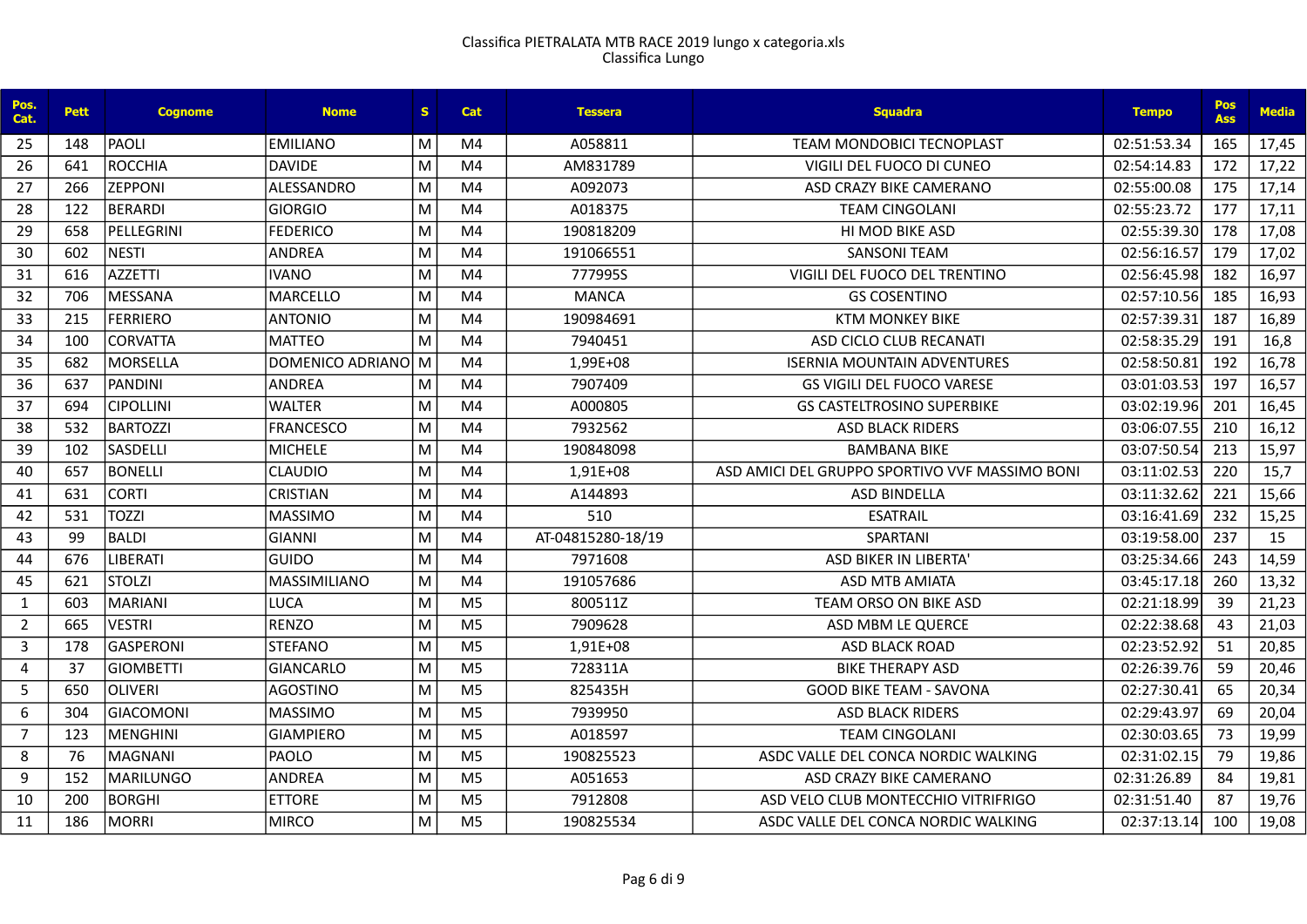| Pos.<br>Cat.   | <b>Pett</b> | <b>Cognome</b>       | <b>Nome</b>        | S. | Cat            | <b>Tessera</b>    | <b>Squadra</b>                                 | <b>Tempo</b> | <b>Pos</b><br><b>Ass</b> | <b>Media</b> |
|----------------|-------------|----------------------|--------------------|----|----------------|-------------------|------------------------------------------------|--------------|--------------------------|--------------|
| 12             | 625         | <b>COLARIETI</b>     | <b>DANILO</b>      | M  | M5             | 7,97E+06          | ASD SANETTI SPORT AMICI DEI VIGILI DEL FUOCO   | 02:40:18.37  | 112                      | 18,71        |
| 13             | 635         | <b>DAGIAT</b>        | <b>GIULIO</b>      | M  | M <sub>5</sub> | 190705205         | ASD PEDEMONTANA MOTORSPORT                     | 02:42:16.87  | 116                      | 18,49        |
| 14             | 501         | <b>GIORGINI</b>      | <b>DAVID</b>       | M  | M <sub>5</sub> | 949549P           | TEAM MONDOBICI TECNOPLAST                      | 02:42:27.99  | 117                      | 18,47        |
| 15             | 143         | <b>VENTURI</b>       | <b>OTELLO</b>      | M  | M <sub>5</sub> | 855713V           | <b>TEAM MONDOBICI TECNOPLAST</b>               | 02:47:12.97  | 140                      | 17,94        |
| 16             | 523         | <b>UGOLINI</b>       | <b>ENRICO</b>      | M  | M <sub>5</sub> | 927616L           | TEAM MONDOBICI TECNOPLAST                      | 02:48:25.09  | 142                      | 17,81        |
| 17             | 77          | <b>MIGANI</b>        | <b>DENIS</b>       | M  | M <sub>5</sub> | 1,90E+08          | ASDC VALLE DEL CONCA NORDIC WALKING            | 02:48:38.87  | 144                      | 17,79        |
| 18             | 663         | <b>TOTO</b>          | <b>ALFREDO</b>     | M  | M <sub>5</sub> | 1,91E+08          | ASD AMICI DEL GRUPPO SPORTIVO VVF MASSIMO BONI | 02:49:04.34  | 147                      | 17,74        |
| 19             | 656         | <b>CERBONESCHI</b>   | <b>MAURIZIO</b>    | M  | M <sub>5</sub> | 190786852         | FREE BIKERS PEDALE FOLLONICHESE                | 02:49:17.85  | 149                      | 17,72        |
| 20             | 670         | <b>BASSO</b>         | <b>DAVIDE</b>      | M  | M <sub>5</sub> | A054388           | BIKE CLUB 2000                                 | 02:50:02.59  | 154                      | 17,64        |
| 21             | 130         | BELARDINELLI         | <b>RODOLFO</b>     | M  | M <sub>5</sub> | 885195E           | TEAM MONDOBICI TECNOPLAST                      | 02:51:27.83  | 160                      | 17,5         |
| 22             | 218         | <b>FRANCESCHINI</b>  | <b>ANDREA</b>      | M  | M <sub>5</sub> | 190411481         | <b>TEAM CINGOLANI</b>                          | 02:51:30.59  | 161                      | 17,49        |
| 23             | 83          | <b>MILIFFI</b>       | <b>GIAMPIERO</b>   | M  | M <sub>5</sub> | 7952222           | <b>ASD GC I BRIGANTI</b>                       | 02:53:03.58  | 171                      | 17,34        |
| 24             | 534         | <b>SCALINI</b>       | ALESSANDRO         | M  | M <sub>5</sub> | 989529U           | <b>ASD SUPERBIKE TEAM</b>                      | 02:55:22.83  | 176                      | 17,11        |
| 25             | 535         | <b>BONIFAZI</b>      | <b>MARCO</b>       | M  | M <sub>5</sub> | A047934           | <b>ASD SUPERBIKE TEAM</b>                      | 02:56:55.32  | 183                      | 16,96        |
| 26             | 685         | <b>CAPITINI</b>      | <b>CLAUDIO</b>     | M  | M <sub>5</sub> | AM826807          | <b>UC BASTIA</b>                               | 03:04:39.30  | 205                      | 16,25        |
| 27             | 647         | <b>RAVIZZA</b>       | <b>GIOVANNI</b>    | M  | M <sub>5</sub> | AT-02303563-18/19 | <b>ARDENNO SPORTIVA</b>                        | 03:04:55.05  | 208                      | 16,22        |
| 28             | 223         | <b>GIORDANI</b>      | LUIGINO            | M  | M <sub>5</sub> | A111293           | <b>GC MATELICA</b>                             | 03:08:08.04  | 215                      | 15,95        |
| 29             | 645         | <b>DELLA POLLINA</b> | <b>MATTEO</b>      | M  | M <sub>5</sub> | AT-02303431-18/19 | <b>ARDENNO SPORTIVA</b>                        | 03:08:26.86  | 216                      | 15,92        |
| 30             | 125         | <b>VALENTINI</b>     | <b>DANIELE</b>     | M  | M <sub>5</sub> | A167901           | <b>TEAM MONDOBICI TECNOPLAST</b>               | 03:15:56.06  | 227                      | 15,31        |
| 31             | 243         | <b>PONTE</b>         | <b>MARCO</b>       | M  | M <sub>5</sub> | A085778           | ASD CRAZY BIKE CAMERANO                        | 03:16:48.51  | 233                      | 15,24        |
| 32             | 224         | <b>GIULI</b>         | <b>ROBERTO</b>     | M  | M <sub>5</sub> | 797484P           | ASD ALTA VALLE DEL POTENZA                     | 03:20:39.99  | 238                      | 14,95        |
| 33             | 648         | <b>FONTANESI</b>     | CORRADO            | M  | M <sub>5</sub> | 191073406         | <b>GS VIGILI DEL FUOCO FERRARA</b>             | 03:31:19.61  | 249                      | 14,2         |
| 34             | 630         | <b>CROTTI</b>        | <b>GIOVANNI</b>    | M  | M <sub>5</sub> | 7951151           | <b>GS VIGILI DEL FUOCO VARESE</b>              | 03:33:32.65  | 253                      | 14,05        |
| 35             | 675         | <b>FINI</b>          | <b>STEFANO</b>     | M  | M <sub>5</sub> | 190885549         | FIREMAN - BOLOGNA A.S.D.                       | 03:42:54.94  | 258                      | 13,46        |
| 36             | 87          | <b>DIFILIPPO</b>     | <b>PIERGIORGIO</b> | M  | M <sub>5</sub> | AT-15202238-18/19 | <b>ASD SBUBBIKERS</b>                          | 03:44:46.13  | 259                      | 13,35        |
| 37             | 605         | <b>LUCHETTI</b>      | <b>LUCA</b>        | M  | M <sub>5</sub> | 191157491         | INDIVIDUALE                                    | 03:49:11.43  | 263                      | 13,09        |
| 38             | 604         | <b>SCIALBINI</b>     | <b>EDOARDO</b>     | M  | M <sub>5</sub> | A173687           | <b>GC MATELICA</b>                             | 04:08:45.03  | 274                      | 12,06        |
| 39             | 699         | <b>DEVESCOVI</b>     | <b>STEFANO</b>     | M  | M <sub>5</sub> | A063845           | ROTA MAGNA TEAM                                | 04:26:26.49  | 276                      | 11,26        |
| 40             | 687         | <b>GOLFARELLI</b>    | <b>GIUSEPPE</b>    | M  | M <sub>5</sub> | A034912           | <b>ASD CT BASTIA</b>                           | 05:08:44.83  | 278                      | 9,72         |
| 1              | 183         | <b>ROSSI</b>         | <b>MARIO</b>       | M  | M <sub>6</sub> | 190870396         | ASD H3O RACE TEAM                              | 02:22:00.18  | 42                       | 21,13        |
| $\overline{2}$ | 607         | CARESANI             | <b>GRAZIANO</b>    | M  | M6             | A145497           | VIGILI DEL FUOCO DEL TRENTINO                  | 02:23:06.68  | 45                       | 20,96        |
| $\mathbf{3}$   | 515         | <b>COSTANTINI</b>    | <b>FABRIZIO</b>    | M  | M <sub>6</sub> | 920856S           | <b>TEAM CINGOLANI</b>                          | 02:29:15.90  | 68                       | 20,1         |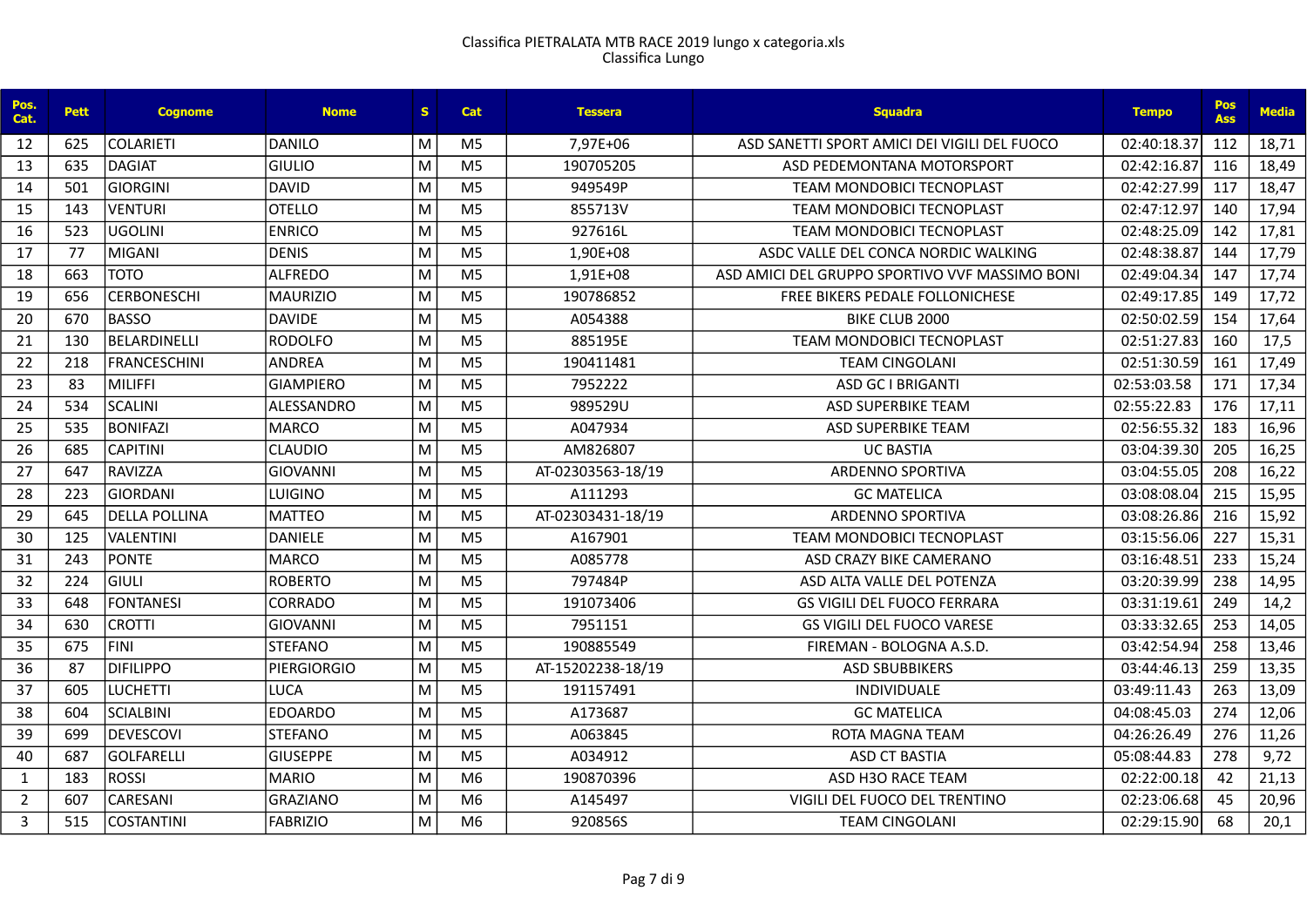| Pos.<br>Cat.   | <b>Pett</b> | <b>Cognome</b>            | <b>Nome</b>         | s. | Cat            | <b>Tessera</b>    | <b>Squadra</b>                                 | <b>Tempo</b> | Pos<br><b>Ass</b> | <b>Media</b> |
|----------------|-------------|---------------------------|---------------------|----|----------------|-------------------|------------------------------------------------|--------------|-------------------|--------------|
| 4              | 42          | <b>ORAZI</b>              | ANDREA              | M  | M6             | 797228D           | <b>TEAM CINGOLANI</b>                          | 02:37:01.75  | 97                | 19,11        |
| 5              | 133         | <b>BROCCOLI</b>           | SANDRO              | M  | M <sub>6</sub> | A169814           | <b>TEAM MONDOBICI TECNOPLAST</b>               | 02:37:40.50  | 101               | 19,03        |
| 6              | 113         | <b>BORDONI</b>            | <b>PIETRO</b>       | M  | M <sub>6</sub> | 7912398           | <b>ASD MEDINOX</b>                             | 02:39:24.38  | 108               | 18,82        |
| $\overline{7}$ | 103         | <b>FABBRI</b>             | <b>FABIO</b>        | M  | M <sub>6</sub> | 7968491           | KTM ASD SCATENATI                              | 02:46:06.49  | 129               | 18,06        |
| 8              | 41          | <b>OLIVI</b>              | <b>ALESSIO</b>      | M  | M <sub>6</sub> | 190321948         | <b>TEAM CINGOLANI</b>                          | 02:46:09.23  | 130               | 18,06        |
| 9              | 705         | <b>GHILARDINI</b>         | <b>FABIO</b>        | M  | M6             | A023139           | <b>ASD CICLI BETTONI</b>                       | 02:48:38.45  | 143               | 17,79        |
| 10             | 620         | <b>CENCINI</b>            | <b>MASSIMO</b>      | M  | M <sub>6</sub> | 191042638         | <b>ASD MTB AMIATA</b>                          | 02:48:53.09  | 145               | 17,76        |
| 11             | 668         | <b>ZUCCARELLO</b>         | <b>FRANCESCO</b>    | M  | M <sub>6</sub> | 638237E           | LEONES TREVISO MTB RACING TEAM                 | 02:51:11.59  | 157               | 17,53        |
| 12             | 624         | <b>LUPI</b>               | <b>MASSIMILIANO</b> | M  | M <sub>6</sub> | 190227341         | <b>ASD BY BIKE</b>                             | 02:54:30.71  | 174               | 17,19        |
| 13             | 688         | <b>BUSCIANTELLA RICCI</b> | ISANDRO             | M  | M <sub>6</sub> | A107344           | <b>ASD CT BASTIA</b>                           | 02:56:30.96  | 181               | 17           |
| 14             | 187         | <b>BERARDUCCI</b>         | <b>DANIELE</b>      | M  | M6             | 1,91E+08          | ASDC VALLE DEL CONCA NORDIC WALKING            | 03:02:50.30  | 202               | 16,41        |
| 15             | 646         | SPEZIALI                  | <b>GINO</b>         | M  | M <sub>6</sub> | AT-02303565-18/19 | <b>ARDENNO SPORTIVA</b>                        | 03:03:02.05  | 203               | 16,39        |
| 16             | 629         | <b>AGRATI</b>             | <b>ROBERTO</b>      | M  | M6             | A111782           | ASD VELO CLUB CASSANO D'ADDA                   | 03:04:53.31  | 207               | 16,23        |
| 17             | 683         | <b>GIUSTI</b>             | <b>GIANCARLO</b>    | M  | M <sub>6</sub> | 7906521           | <b>FREEDOM BIKE ASD</b>                        | 03:14:34.77  | 224               | 15,42        |
| 18             | 660         | <b>NAZZARO</b>            | <b>IVO</b>          | M  | M <sub>6</sub> | 190854712         | ASD AMICLDEL GRUPPO SPORTIVO VVF MASSIMO BONI  | 03:25:03.92  | 242               | 14,63        |
| 19             | 666         | <b>GALLI</b>              | <b>MASSIMO</b>      | M  | M6             | 190931470         | ASD AMICI DEL GRUPPO SPORTIVO VVF MASSIMO BONI | 03:30:53.47  | 247               | 14,23        |
| 20             | 664         | <b>PETRUCCI</b>           | <b>GUIDO</b>        | M  | M <sub>6</sub> | 199045118         | ASD AMICLDEL GRUPPO SPORTIVO VVF MASSIMO BONI  | 03:31:04.71  | 248               | 14,21        |
| 21             | 611         | <b>LUCHETTA</b>           | <b>IVO</b>          | M  | M6             | 7933521           | VIGILI DEL FUOCO DEL TRENTINO                  | 03:31:25.21  | 250               | 14,19        |
| 22             | 508         | <b>FREGNAN</b>            | <b>STEFANO</b>      | M  | M <sub>6</sub> | 863883R           | <b>GS VVFF PORDENONE</b>                       | 03:32:43.21  | 251               | 14,1         |
| 23             | 234         | <b>MOSCA</b>              | <b>MARIO</b>        | M  | M <sub>6</sub> | 7925829           | <b>ASD MONTI AZZURRI</b>                       | 03:33:50.96  | 254               | 14,03        |
| 24             | 517         | <b>GAVAGNI</b>            | <b>REMO</b>         | M  | M <sub>6</sub> | 2119432           | CAVALLINO - SPECIALIZED                        | 03:57:02.87  | 265               | 12,66        |
| 25             | 696         | <b>TRAVAGIN</b>           | PAOLO               | M  | M <sub>6</sub> | 7941104           | <b>CICLI CUK GORIZIA</b>                       | 04:01:22.13  | 269               | 12,43        |
| 26             | 651         | <b>BRAGA</b>              | <b>TIZIANO</b>      | M  | M <sub>6</sub> | 190940083         | <b>GS VIGILI DEL FUOCO FERRARA</b>             | 04:01:31.10  | 270               | 12,42        |
| 27             | 697         | <b>MARINI</b>             | <b>STEFANO</b>      | M  | M <sub>6</sub> | 7941100           | <b>CICLI CUK GORIZIA</b>                       | 04:12:22.59  | 275               | 11,89        |
| $\mathbf{1}$   | 72          | <b>CALISE</b>             | <b>MARCO</b>        | M  | M <sub>7</sub> | 190825459         | ASDC VALLE DEL CONCA NORDIC WALKING            | 02:26:52.66  | 60                | 20,43        |
| $\overline{2}$ | 104         | <b>SALVATORI</b>          | <b>STEFANO</b>      | M  | M <sub>7</sub> | 7968514           | KTM ASD SCATENATI                              | 02:31:03.26  | 80                | 19,86        |
| $\overline{3}$ | 17          | <b>RIGHETTI</b>           | <b>PIETRO</b>       | M  | M7             | 190836504         | <b>BAMBANA BIKE</b>                            | 02:46:24.47  | 133               | 18,03        |
| $\overline{4}$ | 174         | <b>RICCI</b>              | <b>MARCELLO</b>     | M  | M7             | 190825543         | ASDC VALLE DEL CONCA NORDIC WALKING            | 02:46:59.35  | 138               | 17,97        |
| 5              | 25          | <b>BARBARESI</b>          | <b>RENATO</b>       | M  | M7             | 885165P           | <b>TEAM MONDOBICI TECNOPLAST</b>               | 02:52:28.33  | 169               | 17,39        |
| 6              | 190         | <b>MAINARDI</b>           | <b>ROBERTO</b>      | M  | M <sub>7</sub> | 191041713         | ASDC VALLE DEL CONCA NORDIC WALKING            | 02:59:10.37  | 193               | 16,74        |
| $\overline{7}$ | 702         | <b>MERVIG</b>             | <b>FRANCO</b>       | M  | M7             | A024539           | UC GRADISCA D'ISONZO                           | 03:10:55.31  | 219               | 15,71        |
| 8              | 608         | <b>FERRARI</b>            | SILVIO              | M  | M <sub>7</sub> | 7,93E+06          | VIGILI DEL FUOCO DEL TRENTINO                  | 03:16:03.77  | 229               | 15,3         |